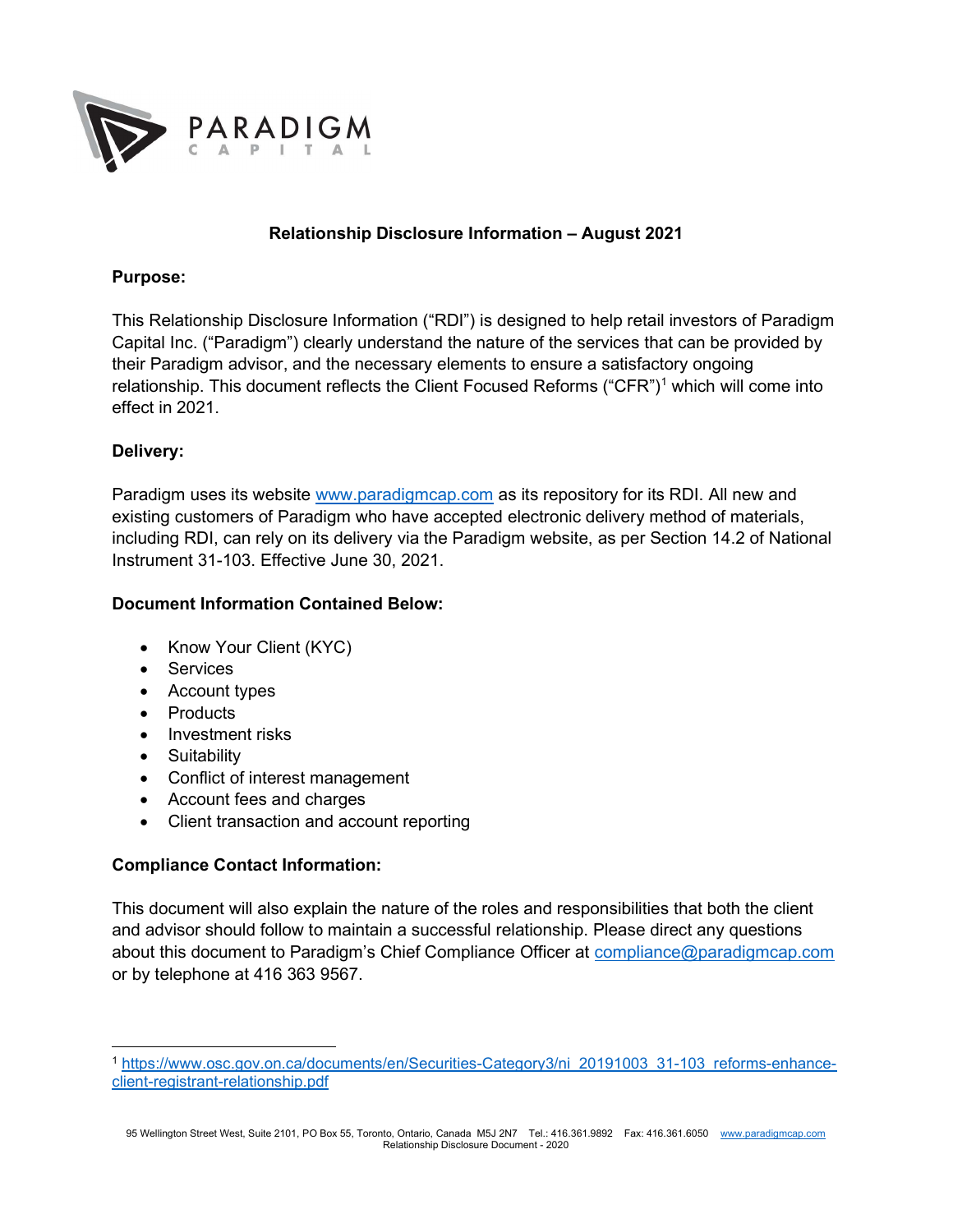

# Know Your Client (KYC):

Paradigm predominantly has institutional customers. The few retail customer accounts are either Paradigm employee accounts or accredited investors who were introduced to Paradigm by corporate clients with whom Paradigm has an investment banking relationship. Consequently, the Paradigm retail accounts usually do not reflect the entire portfolio of the client, and the clients are not looking to Paradigm to provide investment or portfolio advice. Typically, these clients are accredited investors with sufficient capital, risk tolerance and time horizon to invest in new issues offered by Paradigm.

The client must keep Paradigm apprised of any significant changes that could impact the operation of the account, including changes to marital status, employment income, or other changes.

Paradigm will contact clients on a periodic basis to ensure that any changes are noted on file, and any relevant changes are made, if necessary.

## Services:

Paradigm only offers advisory accounts to retail investors. In an advisory account the client is ultimately responsible for investment decisions, although the client can rely on advice given by the advisor. The advisor is responsible for any advice given. In providing this advice, an advisor must meet an appropriate standard of care, give suitable investment recommendations, and present unbiased investment advice.

## Account Types:

Depending on which of the accounts below is right for a particular retail client, the client may be able to open one or more of the following:

Cash Accounts: involve standard cash settlement of transactions, where cash or securities must be delivered two trading days after the day of trade execution.

Margin Accounts: offer some level of borrowing capacity, secured by the prescribed loan value of the securities held in the account; this loan value is prescribed by the more stringent of either both the Investment Industry Regulatory Organization of Canada ("IIROC") or by the credit policies of Paradigm and its Carrying Broker, National Bank Independent Network ("NBIN").

Cash-On-Delivery ("COD") Accounts: the settlement of these trades takes place between Paradigm and the client's designated custodian on a Delivery Versus Payment ("DVP") basis;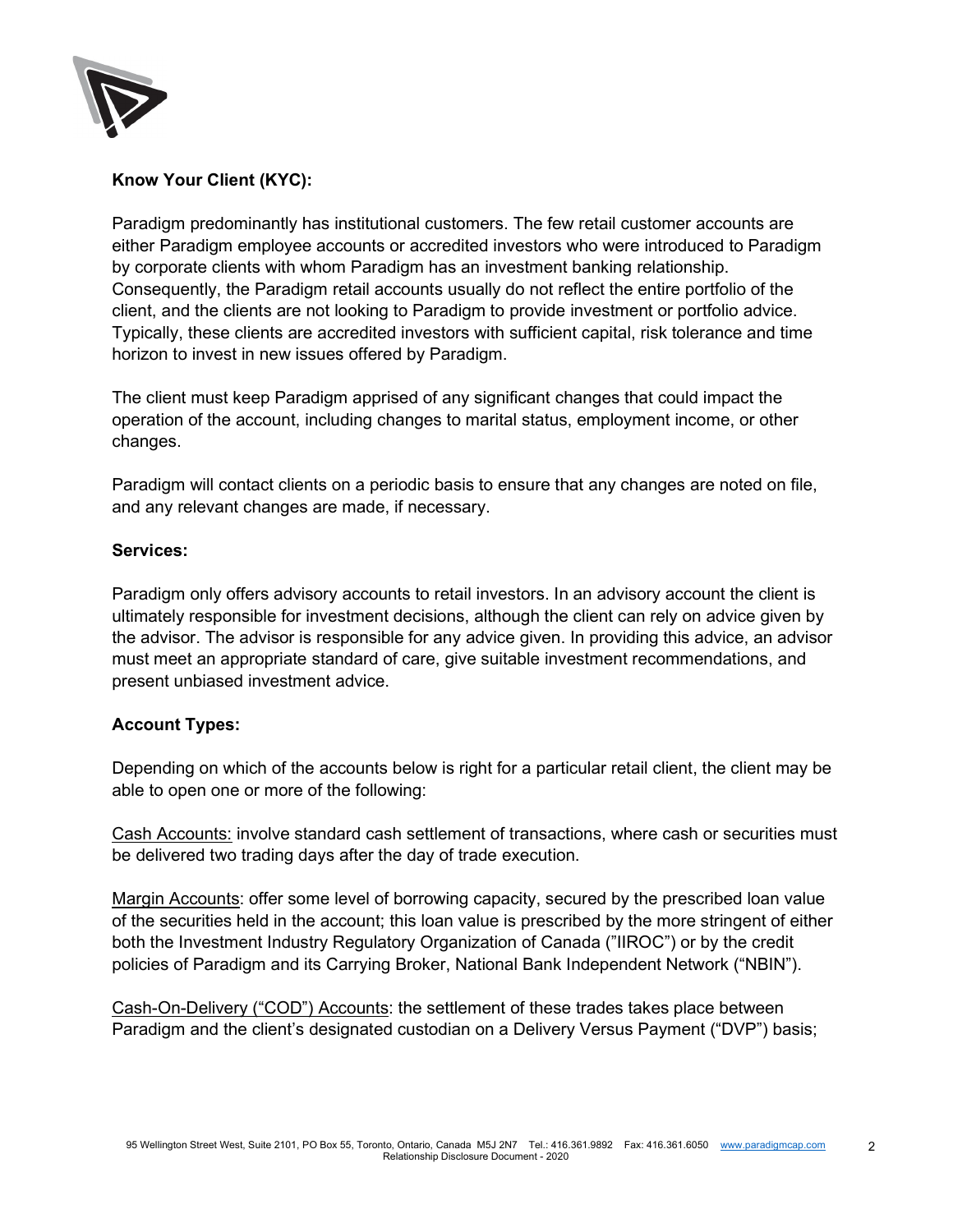

Registered Retirement Savings Plan ("RRSP") Accounts: are intended to hold eligible retirement savings investments and assets, with appropriate contributions, in accordance with the regulations and restrictions on their operation, as prescribed in the Canadian Income Tax Act;

Registered Retirement Income Fund ("RRIF"): are intended to hold eligible retirement savings investments and assets, with appropriate withdrawals, in accordance with the regulations and restrictions on their operation, as prescribed in the Canadian Income Tax Act;

Registered Education Savings Plan ("RESP") Accounts: are intended to hold eligible savings investments and assets, with appropriate contributions and withdrawals, intended to help a family member pay for post-secondary education, in accordance with the regulations and restrictions on their operation, as prescribed in the Canadian Income Tax Act;

Tax-Free Savings Accounts ("TFSA"): allow clients to hold eligible savings investments and assets where the related income and capital gains are earned on a tax-free basis, in accordance with the regulations and restrictions on their operation, as prescribed in the Canadian Income Tax Act;

For more information on how the various account types operate, the client should consult an advisor. For more information on tax matters, the client should consult a licensed tax advisor.

# Know Your Product ("KYP"):

# Products Available through Paradigm

Paradigm predominantly trades Canadian and US listed equities on behalf of its clients. Paradigm does not currently offer fixed income products, bonds, government debt, money market or securities trade outside the US or Canada to its retail clients. For a comprehensive list of the various products the firm offers a client should speak to their advisor.

Products may change from time to time. Clients should talk to their advisor or visit the firm's website.

## Risks:

# Investment Risks

Understanding risk and knowing an individual's comfort with risk is an important part of investing. Risk may be defined as the measurable possibility of a future investment loss or gain, including the prospect of losing some or all of the original investment in addition to any funds borrowed on margin and the associated interest costs. Risk is a common indicator of the volatility of the value of a security or market. Volatility is a measure of the rate or degree that the price of a security or investment fluctuates over time.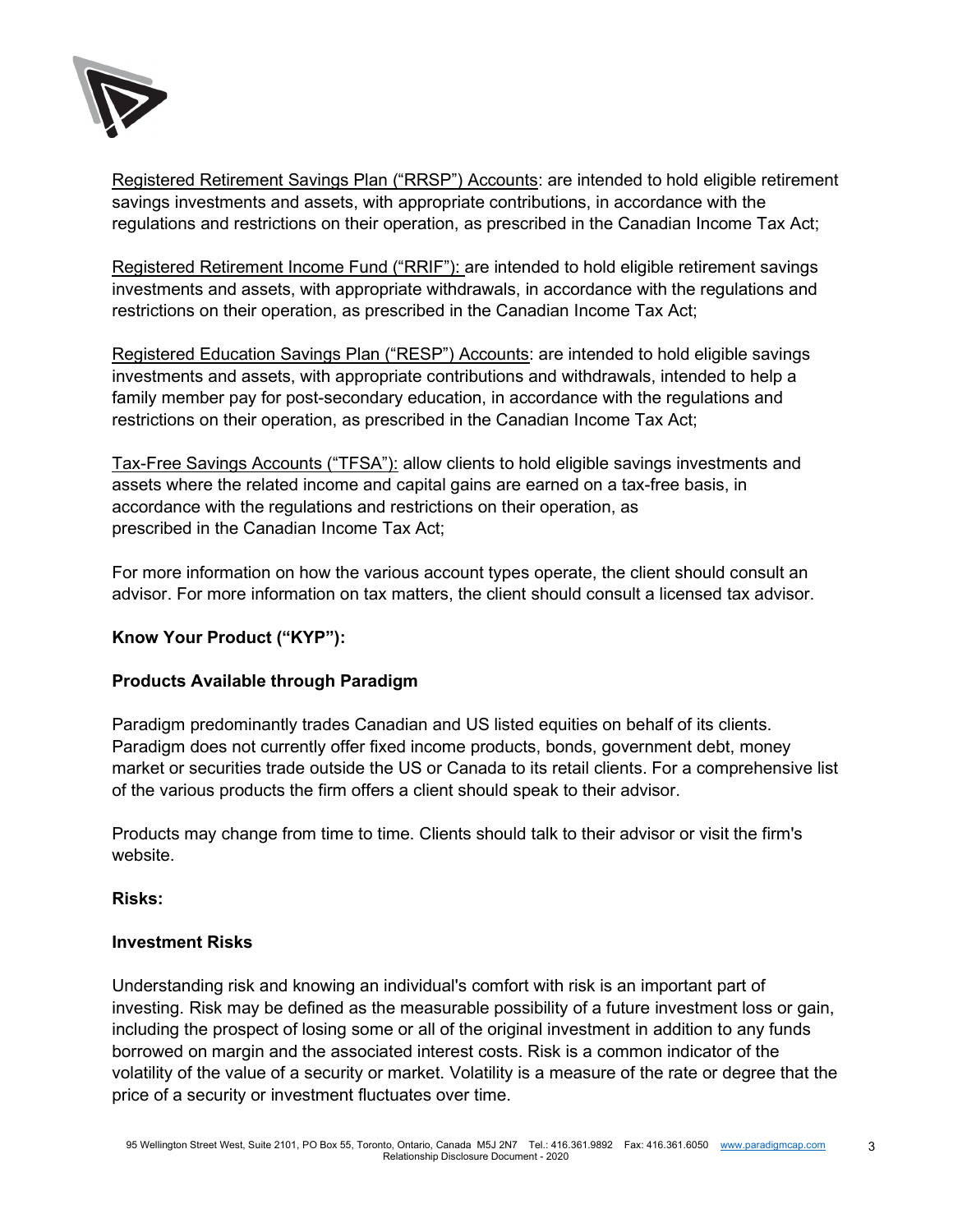

## Risk Profile:

An individual's risk profile encompasses both risk tolerance, willingness to accept risk, and risk capacity, ability to sustain a loss.

## Risk Versus Return:

It is unrealistic to expect to receive a high return without incurring any risk. In reality, risk and return are related. To seek higher returns, investors can choose investments with higher risk profiles, but must understand they can lose all of their capital. The amount of risk that a client is comfortable with is their risk tolerance. How a client feels about risking their capital will drive many of the investment decisions. The risk comfort scale extends from very conservative lowrisk, where the client does not want to risk losing a penny regardless of how little their investment earns, to the very aggressive high-risk client who is willing to risk all of their investment for the possibility that it will grow considerably.

#### Risk Tolerance Factors:

An individual's risk tolerance may be affected by a number of factors including:

- Age
- Family situation
	- o marital status
	- o number and ages of dependants
	- o education
- Net worth
	- o Assets
	- o Liabilities
- Investment Income needs and expectations
- Income sources and amounts
- Investment time horizon
- Insurance coverage and cash reserves

Careful discussions with your advisor to identify your own personal risk tolerance is essential.

#### Common Risks

Generally speaking, risks can be classified as market-related or security-specific.

#### Market-Related Risks

Risk factors that every investor is subject to irrespective of specific investment holdings include: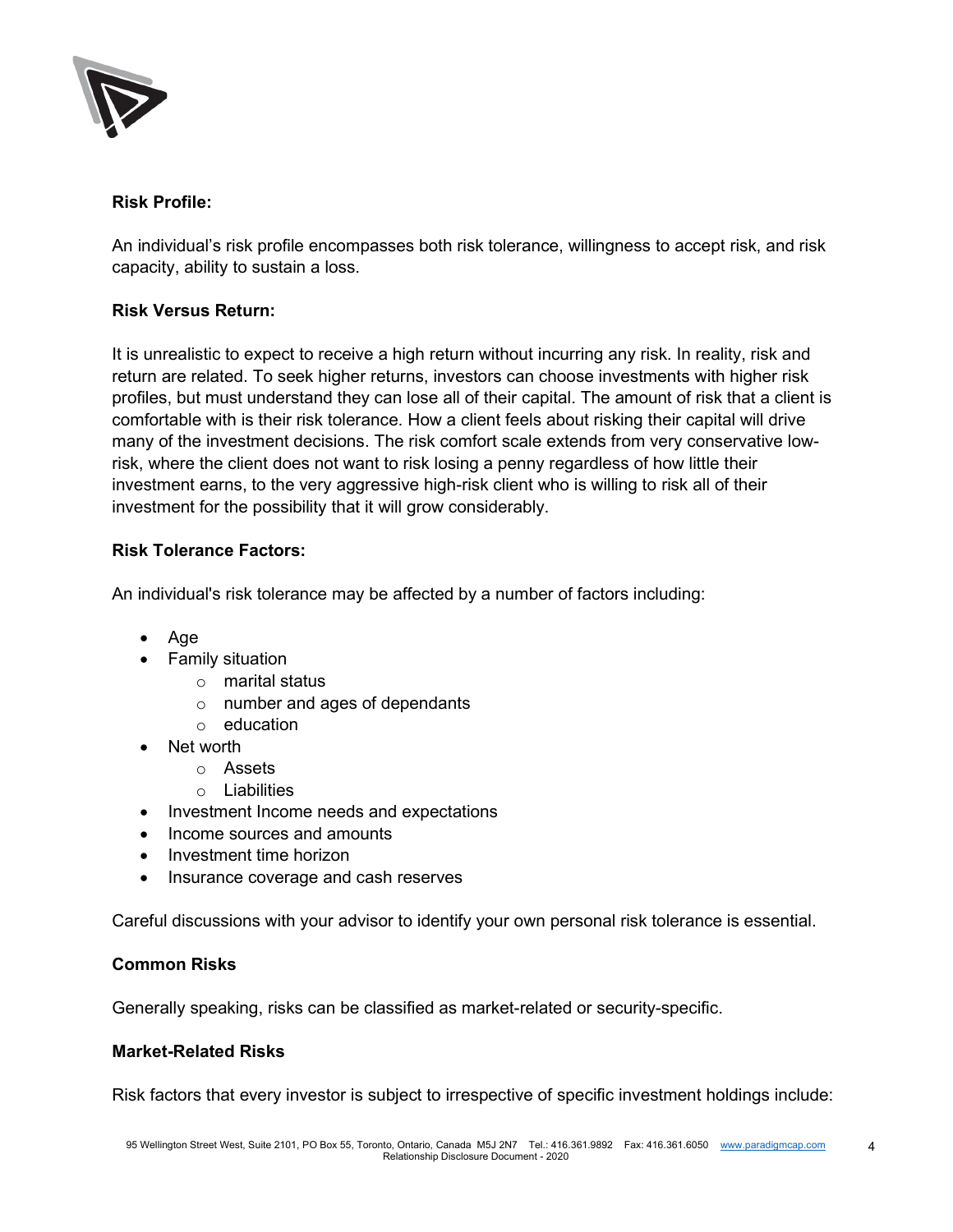

Market risk -- Most investments are subject to the risk of a general market decline in response to changing conditions in the domestic or global economy. These market-wide changes can be unpredictable and beyond anyone's ability to forecast.

Inflation risk -- Inflation reduces an individual's future purchasing power and their real investment returns.

Interest rate risk -- Interest rates changes affect the value of fixed income securities. An increase in interest rates will result in a drop in the market value of a fixed income security.

Foreign exchange risk -- Foreign exchange rate changes affect the value of investments that are traded in a foreign currency.

## Security-Specific Risks

Risk factors which can affect the value of a specific investment holding include:

Product risk -- Stocks generally carry a higher level of risk than bonds. Short-term government debt securities are essentially risk-free, with the degree of risk increasing with longer-term government bonds, investment grade corporate bonds and other corporate bonds.

Business risk -- Business specific risk factors can affect a company's profitability. The failure of a new product, labour difficulties, high debt levels and the performance of competing firms are some of the specific risk factors which may contribute to a particular company's level of business risk.

Sector risk – certain sectors might be more volatile, or speculative, and thus have differing risk profiles.

Credit Risk – the riskiness of an issuer due to its debt obligations and ability to repay outstanding debt.

Foreign exchange risk -- Foreign exchange rate changes affect the value of investments in companies that buy and sell products / services in foreign countries.

## Reducing security specific risk

Security specific risks can be reduced by holding a well diversified portfolio of investments. A diversified portfolio starts by allocating a client's investments between debt and equity products. It can also factor in diversification across sectors, and specifically to avoid over concentration in any security or sector.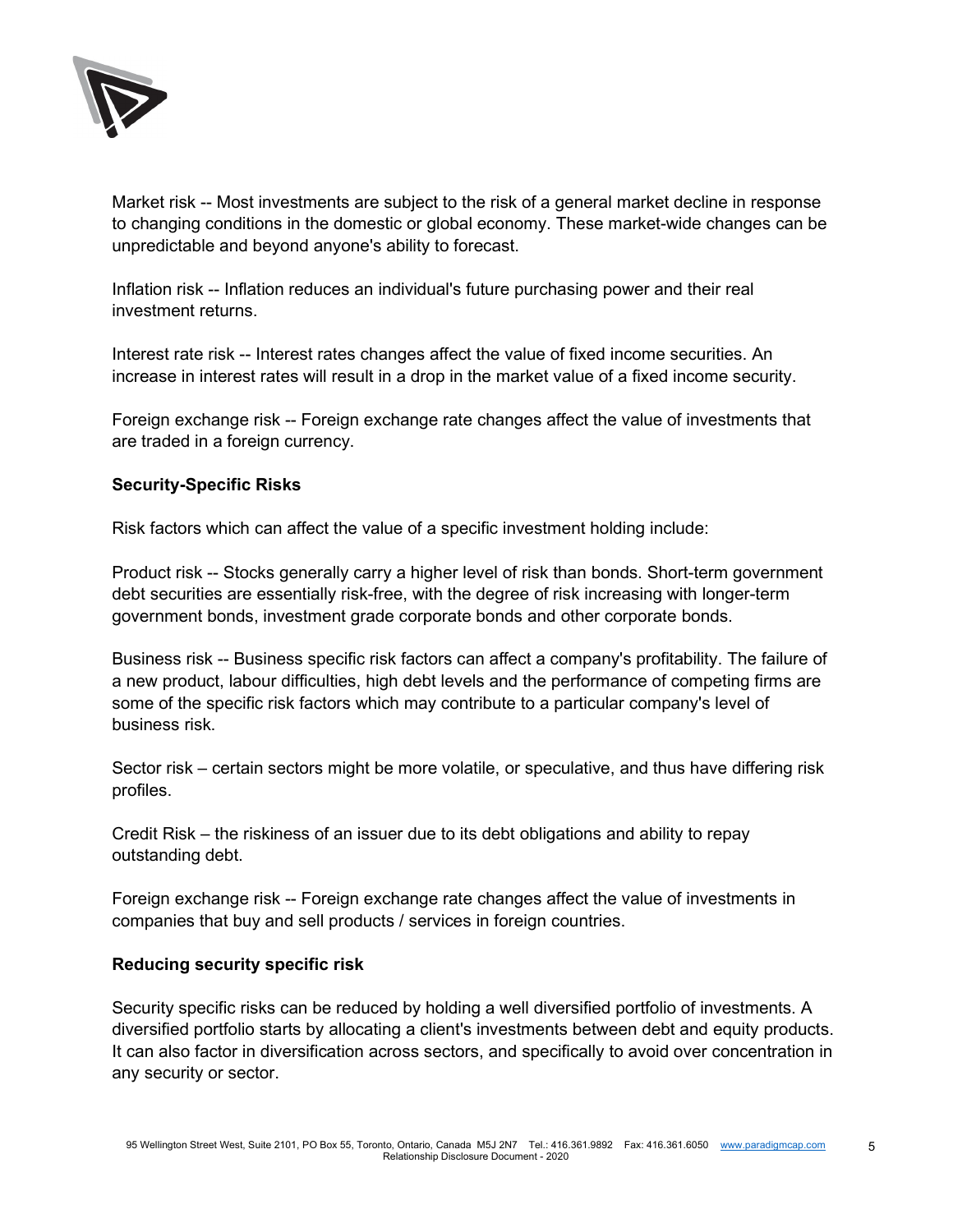

The debt portion of the portfolio can be further diversified by purchasing debt of different terms and of different issuers, although all issuers should have an acceptable credit rating. The equity portion of the portfolio can be further diversified by buying shares of companies in different business sectors or based in different countries. If the client does not have a large amount of money to invest, they can diversify by investing in a pooled investment like mutual funds or exchange traded funds. Paradigm clients must decide their own asset allocation and specific security. If they need full-service advice, such clients should seek a full-service retail representative at another firm.

## CIPF Protection from firm insolvency risk

The cash and security assets in the client's account are covered by the Canadian Investor Protection Fund ("CIPF"), details of these limits can be found at www.cipf.ca. Should the firm become insolvent. CIPF provides coverage up to CAD \$1 million in cash per customer for securities in the account in the event a firm becomes insolvent. Note that registered accounts are treated as separate accounts.

CIPF coverage does not insure against market losses due to volatile markets, product suitability, or insolvency of an actual security in an account.

### Your Personal Investor Risk Profile

An advisor can help a client determine their comfort level with risk based on the information the client provides.

• For a LOW RISK investor -The firm will recommend investments that generally display a lower volatility and risk profile. Although returns generated by such products are generally lower, they may be more certain.

• For a MEDIUM RISK investor --In addition to lower risk products, the firm may propose investments that include securities that may exhibit moderate volatility and a medium risk profile. While potential returns are higher, return volatility and risk also increase.

• For a HIGH-RISK investor --In addition to lower and medium risk products, the firm may suggest investments that may be unpredictable and speculative in nature. Such products may be subject to a greater risk of loss with a greater potential for returns.

• For a COMBINATION OF RISK LEVELS - A client may have a combination of the risk levels depending on the types of accounts they have. For example, a client may be high risk investor in their money market account and a low risk investor in their margin account.

Given the product offering at Paradigm, all retail clients must be high risk investors.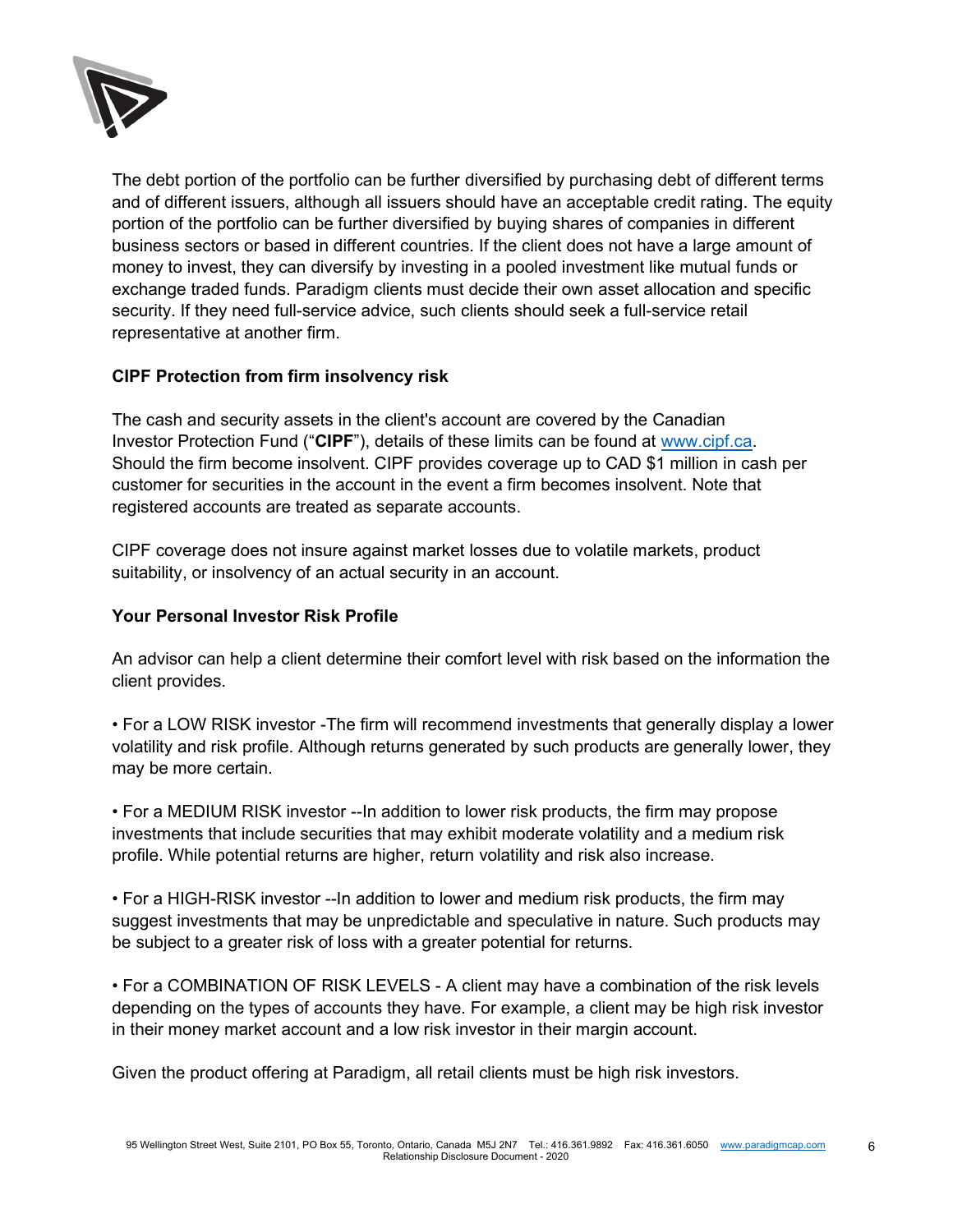

## Investment Suitability

#### Suitability assessment

IIROC member firms are required to use due diligence to evaluate the suitability of any order the firm accepts or recommendation the firm makes based on factors including a client's financial circumstances, investment knowledge, investment objectives, risk tolerance and time horizon.

## Client Focused Reforms ("CFR")

The Canadian Securities Administrators ("CSA") mandated the CFR which supplement the Registration Requirements, Exemptions and Ongoing Registrant Obligations found in National Instrument 31-103. Paradigm recognizes that most, if not all, retail accounts will not form the whole portfolio of holdings by its clients.

## Client must provide Paradigm with updates:

Paradigm will ask clients to provide at account opening and to be updated on the total Assets Under Management ("AUM") and sector breakdown of their entire portfolio. However, as the CSA recognizes, sometimes clients may not provide a full picture, or keep Paradigm informed of all portfolio changes.

## Unsolicited Orders:

Paradigm will use its business judgment whether an order, even if unsolicited, as per section 13.3(2.1) of NI 31-103, is suitable for the customer. If the registrant deems the order to be unsuitable, it may ask the client to provide updated information to substantiate the suitability of the unsolicited order.

If the advisor determines that a transaction proposed by the client is unsuitable, they will advise the client of their assessment prior to executing the trade. Moreover, a firm will reserve the right not to accept an order to purchase a security if it is not in keeping with the client's investment or risk objectives. Suitability assessments are also made when securities are transferred or deposited into your account, when there is a change in the registered representative or portfolio manager responsible for your account or when there is a material change to your "know your client" information.

The suitability of the investments held in your account will not be reviewed in the case of triggering events not described above and, in particular, in the event of significant market fluctuations.

Paradigm mostly covers speculative investments, and thus its retail clients should have a high tolerance for risk, as well as the ability to absorb any resultant losses.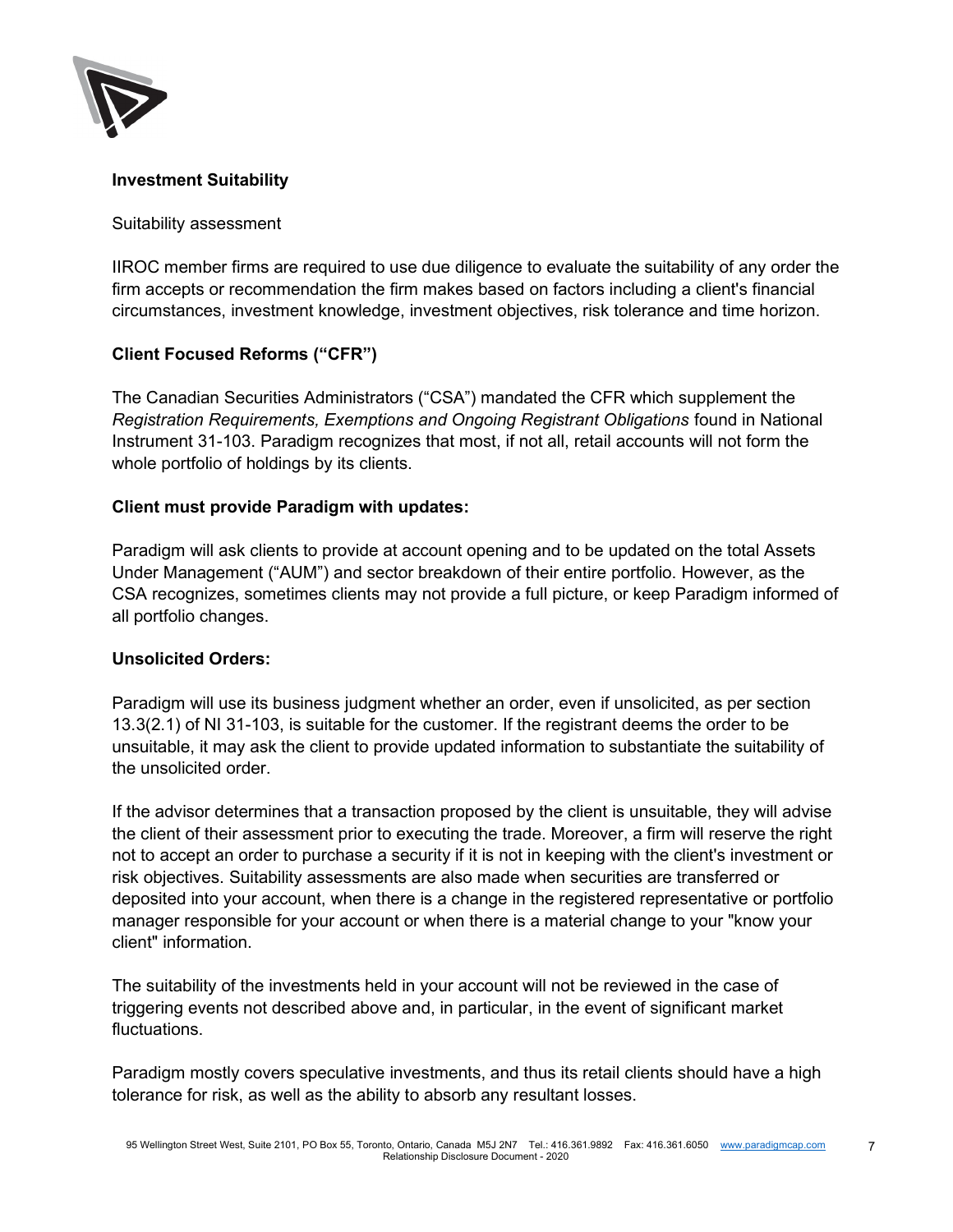

Paradigm corporate-related accounts typically hold a higher than normal concentration of the issuer for whom the customer is an employee. This can result from a stock-option plan and / or an issuer financial transaction in which this issuer-related employee participated. In either event, the account will likely be over-concentrated in the issuer, and the customer will have account(s) elsewhere which overall provide for a more balanced portfolio.

## Referral Arrangements:

Occasionally customers will be referred to Paradigm. Should there be any referral fee attached to this referral, as per Section 13 of NI 31-103, there shall be both a referral arrangement made between Paradigm and the referring party, and a referral disclosure document sent to the underlying client who was referred to Paradigm.

## Best Interests Standard:

The CSA has guided that Best Interest is dependent upon facts and circumstances, in which the materiality of a potential conflict must consider materiality, reasonability and professional judgment.

### Management of Conflicts of Interest

Conflicts of interest may arise at account opening or while a client's account is held at the firm. Management of conflicts is carried out through disclosure.

## **Introduction**

CFR requires that Paradigm to take reasonable steps to identify and respond to actual and potential material conflicts of interest, and to provide clients with information about these conflicts; and where appropriate obtain prior client consent before engaging in certain types of transactions.

In situations where Paradigm is providing services in which a conflict of interest might occur between the interests of Paradigm and the client, Paradigm will fully inform clients of these conflicts. This document contains important information you should read carefully about the key conflicts of interest we have identified.

Paradigm is an employee-owned commercial enterprise that has a responsibility to maximize the returns for its shareholders and customers alike. Paradigm earns compensation for investment banking services and trading commissions, in return for investment banking work, research services, and trade execution. Customers should be aware of these fees, which are outlined in this document.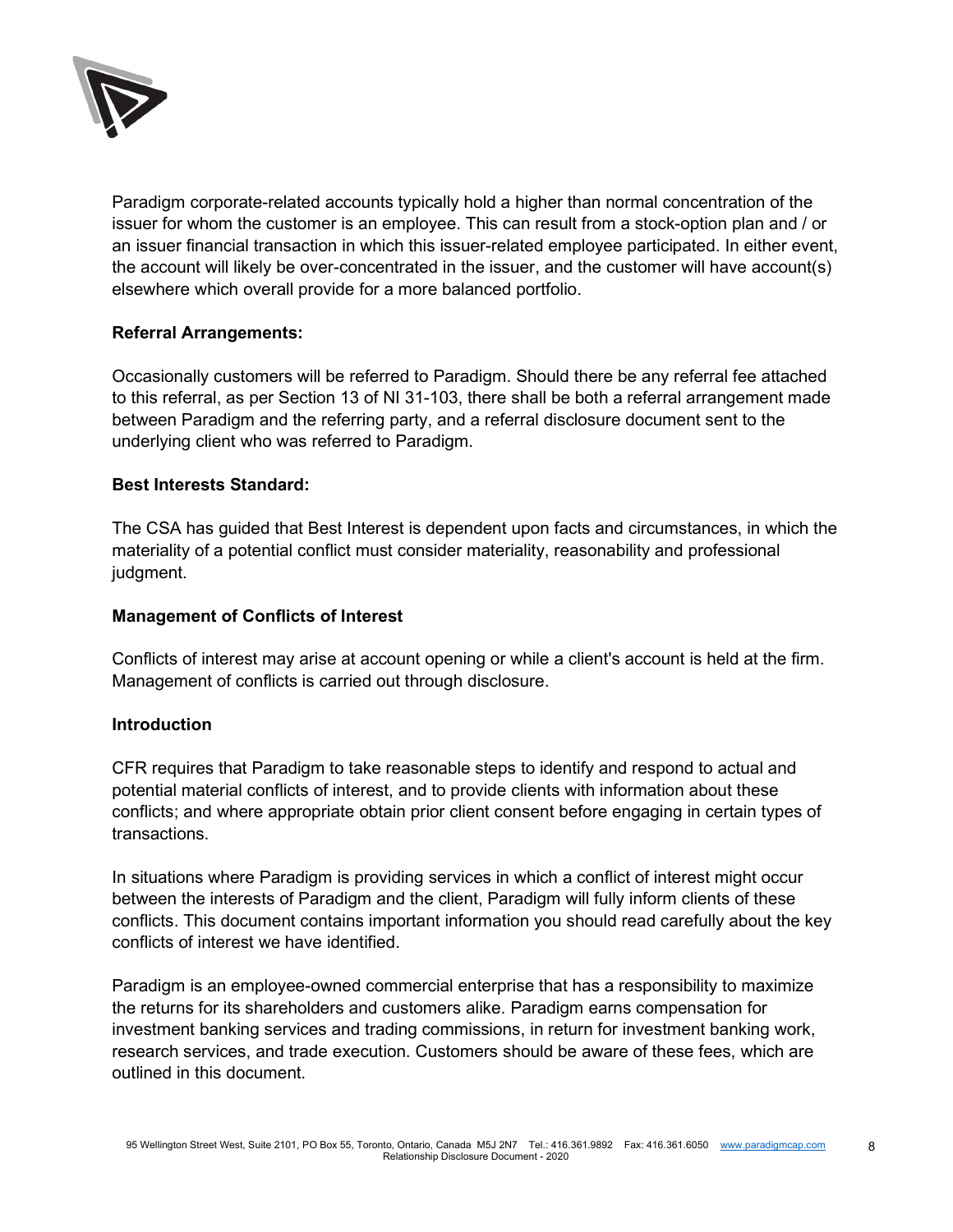

Paradigm provides these fee/trade-based services to meet the interests and needs of customers, as expected under corporate and securities laws. Paradigm provides trusted advice and seeks to protect client and investor interests by addressing conflicts of interest.

## Regulators:

The Canadian Securities Administrators ("CSA") and the Investment industry Regulatory Organization of Canada ("IIROC") stipulate that material conflicts of interest must be identified, addressed and disclosed appropriately.

## Description of Paradigm

Paradigm Capital Inc. ("Paradigm") is an independent, research-driven investment dealer, and a member of IIROC. Paradigm sales and trading focuses on companies that Paradigm covers via research services. Our investment banking team provides advisory and corporate finance services, mainly to Canadian corporate issuers. Paradigm espouses teamwork and long-term relationships that are the key to exceptional success and growth.

Paradigm believes in a dynamic work culture, and a high standard of ethics.

Paradigm's principal clients are institutional money managers and corporate issuers; the Firm has limited number of retail client accounts, which are usually employees of either Paradigm or corporate issuers. Importantly, Paradigm does not provide the full range of services of a traditional retail member. The Firm will often act as an agent between both buyers and sellers or issuers and try to act in the best interests of all parties. Occasionally, we may also act as a principal in a Bought Deal financing or a trade in the marketplace to facilitate a client order. Consequently, some of our business activities may lead to conflicts of interest, should we represent both sides of a transaction.

## Carrying Broker National Bank Investment Network ("NBIN")

Paradigm is a Type 2 Introducing Broker that uses NBIN as its Carrying Broker. NBIN provides many administrative services for Paradigm and its clients, which are outlined in the NBIN Account and Services Agreements and Disclosures found at www.paradigmcap.com

## Managing Conflicts of Interest

Under IIROC's rules all existing or potential material conflicts of interest between a Dealer Member and a client must be addressed "in a fair, equitable and transparent manner, and considering the best interest of the client or clients". In applying this requirement, it is recognized that it is not always possible or practical for us to address all conflicts of interest in the best interests of each client when the conflict of interest involves multiple clients and competing interests.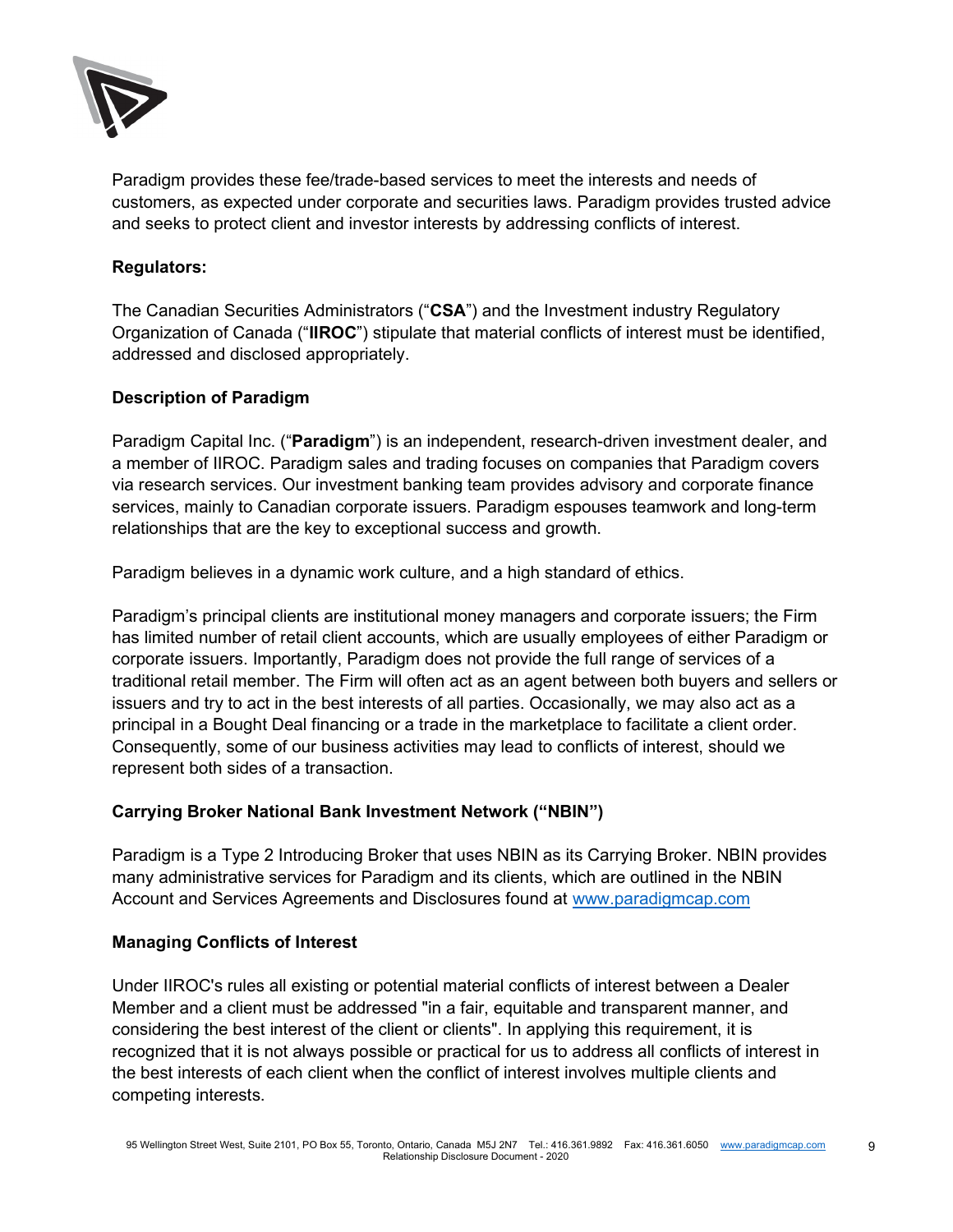

The most common types of conflicts of interest that can occur are:

- Conflicts of interest between us and you; and
- Conflicts of interest between you and our other clients.

Paradigm manages material conflicts of interest in three ways:

• Avoidance: Paradigm avoids conflicts of interest that are prohibited by law, as well as any conflicts that cannot be effectively addressed other than by not engaging in the activity that would give rise to the conflict.

• Control: When, in the Firm's judgment, the conflict of interest can be successfully managed Paradigm will so by restricting access to information and/or separating business functions.

• Disclosure: When the Firm is unable to avoid or control the conflict, then Paradigm will disclose the conflict to clients appropriately. The clients can then assess the significance of the conflict in light of the services offered by Paradigm, and determine with Paradigm whether and how to proceed accordingly. Outlined below are the various services offered by Paradigm, the potential conflicts to consider, and how the Firm addresses these conflicts.

## Paradigm Services and Relationships:

## Research:

• Paradigm employs equity research analysts who publish research on issuer companies, which Paradigm distributes as a service to its paying customers. Industry regulations require us to follow clear guidelines for disclosing information about our research and the disclosures that must appear in each report we distribute.

• Paradigm may also have investment banking relationships with issuer companies with some of the same issuers on whom we provide research. In the research disclosures, Paradigm will disclose potential conflicts such as analyst ownership of the issuers, whether Paradigm has any investment banking relationships, and whether the Firm has received any compensation from its investment banking activities for the issuer in the past twenty-four months.

• As part of Paradigm's due diligence to assess the investment potential of an issuer, prior to writing the research the analyst will usually visit the principal operations of the business; the Firm will disclose this site visit in its research disclosures.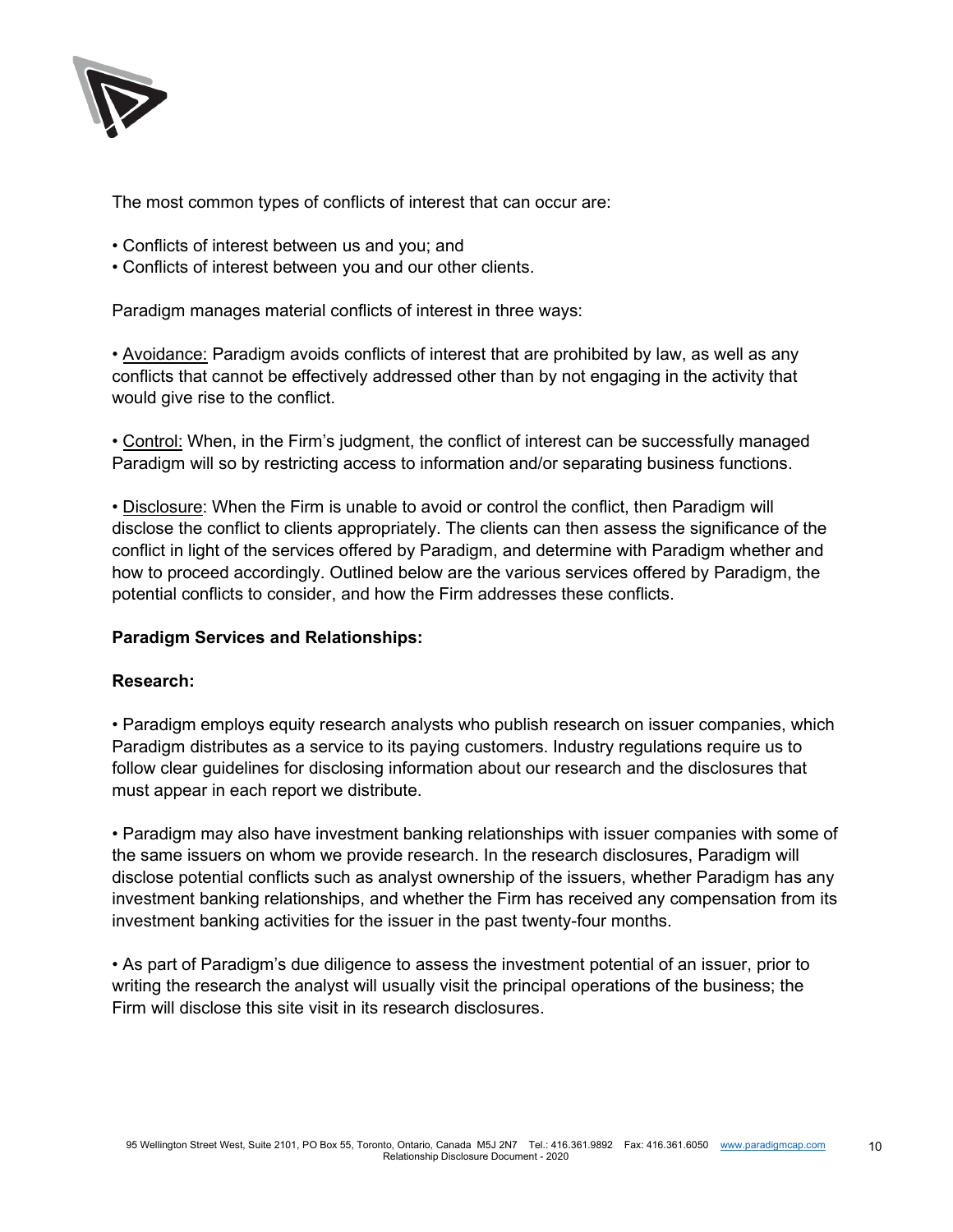

## Sales:

• Paradigm can also earn compensation by selling products to clients. Paradigm seeks to be fully transparent in disclosing related fees and commissions, and to inform clients in advance of any fees, commissions or charges. All retail clients will be provided with a copy of the Paradigm commission schedule as well as service fees as offered by its Carrying Broker, NBIN.<sup>2</sup>

• We may need to select which clients will be offered certain securities if availability is limited in the event of a new issue being over-subscribed. The syndication group will make a fair determination of the appropriate allocation of securities based on individual client relationships and other trade-related considerations including suitability, timing, and order size.

• Due to investment banking business relationships with issuers, some investment bankers at Paradigm may come into possession of Material Non-Public Information ("MNPI") that Paradigm legally cannot disclose to you, as per the Tipping Provisions of Section 5 of the Securities Act (Ontario), even when discussing an investment in the issuer or research on the issuer. Paradigm's investment banking department operates as a separate business unit from both the sales and trading department and the research department. Any information obtained from issuer clients is kept confidential and not divulged to other departments. Paradigm's internal information barriers are designed to ensure compliance with securities regulations to ensure MNPI does not go beyond investment banking and compliance.

# Trade Execution:

• While Paradigm focuses on agency trading, the Firm may occasionally act as Principal trading with its own capital or securities against client orders in order to either facilitate client orders or to flatten an outstanding position; this may result in a profit to the Firm. Paradigm will obtain client consent when required and disclose on the client trade confirmation whether the Firm acted as Agent or as Principal for each transaction.

• Notwithstanding the Agent/Principal nature, Paradigm will always seek to achieve Best Execution, as is found in Paradigm's Best Execution and Order Handling Document found at www.paradigmcap.com.

• Paradigm may sell securities of companies that are related or connected to the Firm. Paradigm will disclose this fact to the customer at the time of the trade.

<sup>2</sup> https://www.nbin.ca/cmst/site/pdf/NBIN\_100\_E.pdf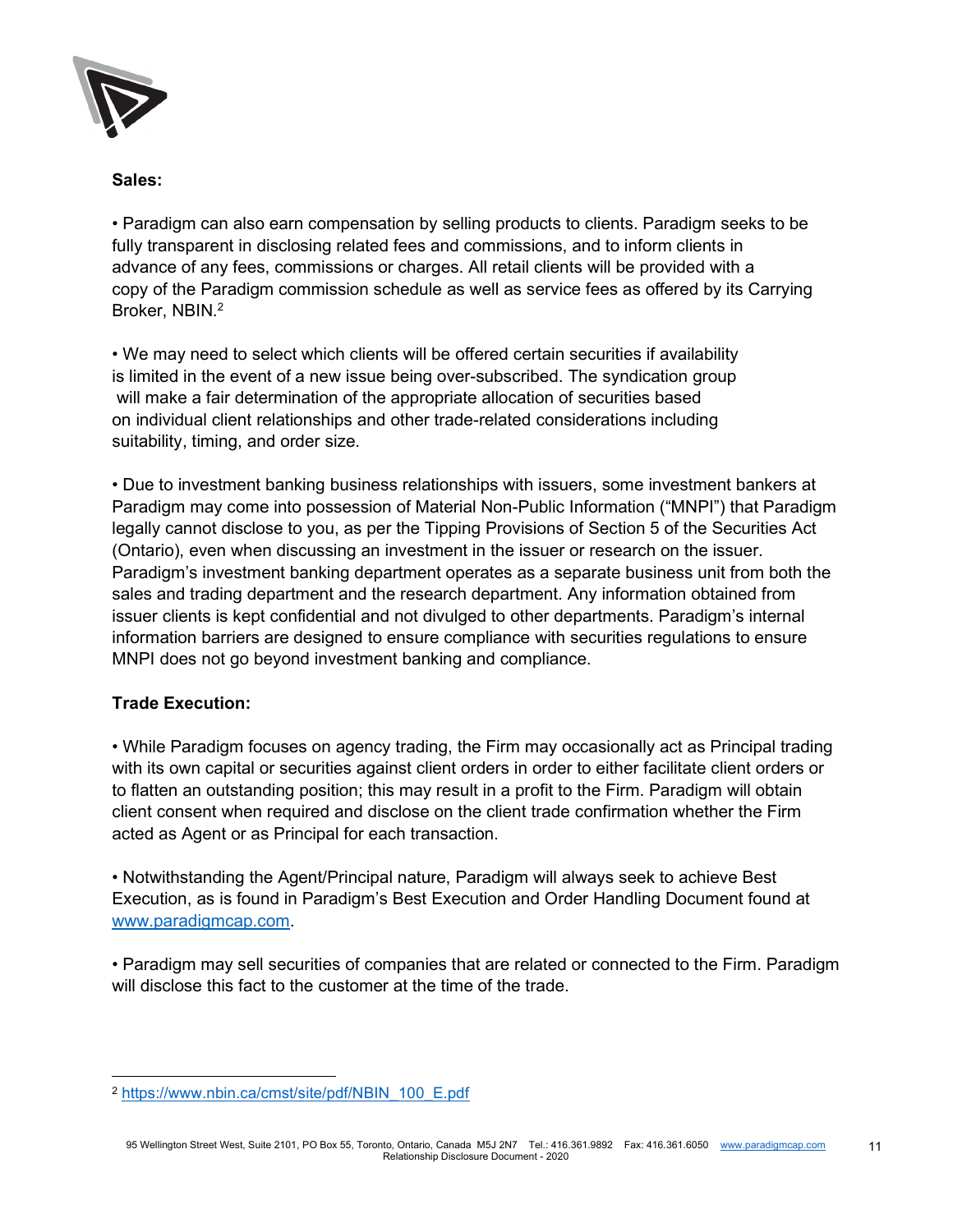

## Investment Banking:

Issuers of securities compensate Paradigm for its advice and/or distribution of their securities. Our investment banking department operates separately from our research and sales departments. However, the sales department may sell customers securities from a corporate finance transaction. Paradigm's internal information barriers are designed to ensure compliance with securities regulations and safeguard MNPI which should not be disclosed to clients.

While institutional customers are suitability exempt, as they can make their own portfolio suitability decisions, Paradigm reserves the right to not sell certain new issue securities to retail customers if the judgment is made that these securities are not suitable for the retail customer.

Paradigm will provide offering documents that provide full disclosure of any relationships With the Firm and the issuer and outline any compensation Paradigm may receive for being a member of the distribution syndicate.

When Paradigm participates in a syndicate that is selling a new issue on a "Best Efforts" basis, the Firm is acting for the issuer, who wants to obtain the highest reasonable price to raise funds for the issuer's enterprise. However, Paradigm is also recommending the new issue to purchasers who wish to obtain the lowest reasonable price. The Firm's investment banking department appropriately evaluates the reasonableness of the pricing of new issues. Such evaluation is performed separately from the considerations of the equity sales group. The offering documents provide full disclosure of any relationships the Firm has with the issuer, and any syndicate-related compensation that Paradigm may receive.

## Other Potential Conflicts of Interest

As well as the potential conflicts of interest we have set out above there are a number of other potentially relevant conflicts that may arise:

- Gifts and entertainment from third parties with whom the Firm has active or potential business relationships
- Directorships positions with issuers or other organizations
- Connections to outside political or charitable activities
- Merchant Banking activities
- Other outside business activities

## Merchant Banking Activities:

From time to time one or more companies affiliated with Paradigm may undertake merchant banking activities. Individuals involved with Paradigm in various capacities may also be involved in such merchant banking activities. Such merchant banking activity may involve an issuer to which, or about which, Paradigm provides one or more of the above listed Paradigm services. These merchant banking activities may be, or may reasonably be perceived to be, of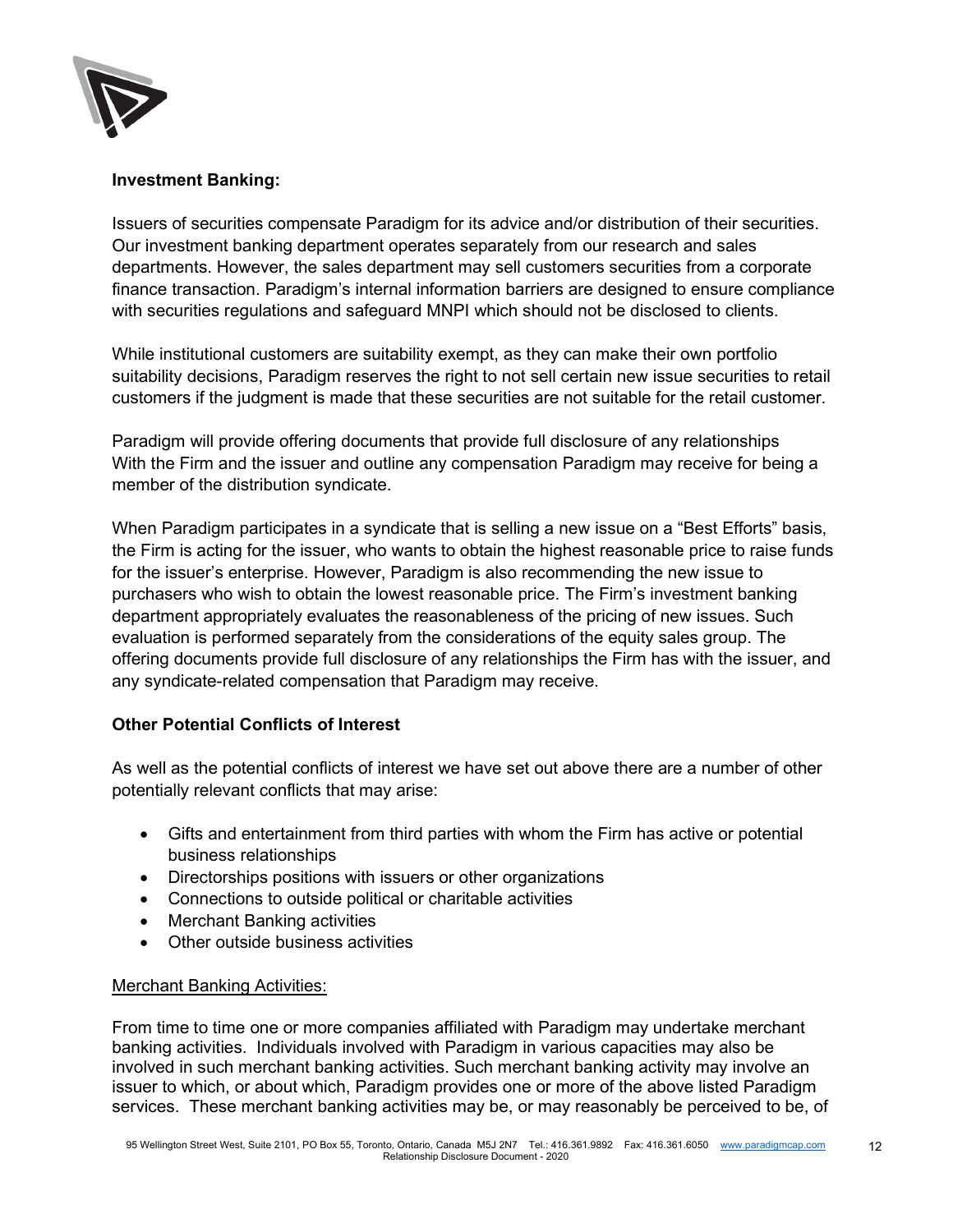

direct or indirect benefit to Paradigm. Conflicts of interest may arise in the context of such merchant banking activities.

These types of potential conflicts are covered in Paradigm's internal policies, and the activities are supervised and monitored internally. Appropriate disclosure will be provided to clients as determined in the context of each conflict of interest.

## Fees and Services Charges

#### **Commissions**

Commissions are transaction related fees paid to the firm at the time of sale or shortly thereafter and which are shared by the dealer with the advisor. Paradigm charges a minimum of \$25 per trade for retail accounts and may negotiate a mutually agreeable fee with the client based on the number of shares purchased and/or the value of each share.

#### Fees

As part of the account opening process, all retail clients are provided with a Fee Schedule at www.paradigmcap.com which details the fees Paradigm charges including costs to

- Trade
- Hold accounts at the Firm
- Send money via wire transfers
- Transfer accounts out of the firm

## Account Reporting

## Transaction and Statement Reporting

The client will receive written confirmation of all transactions in their account. The client will also receive account statements when there is a transaction during the month and on a quarterly basis regardless of account activity. We do not currently provide you with the percentage return of your account on your account statements.

Paradigm does not offer Portfolio Management services.

These client account statements are provided by our carrying broker NBIN and are in accordance with regulatory requirements.<sup>3</sup>

<sup>3</sup> http://www.investmentreporting.ca/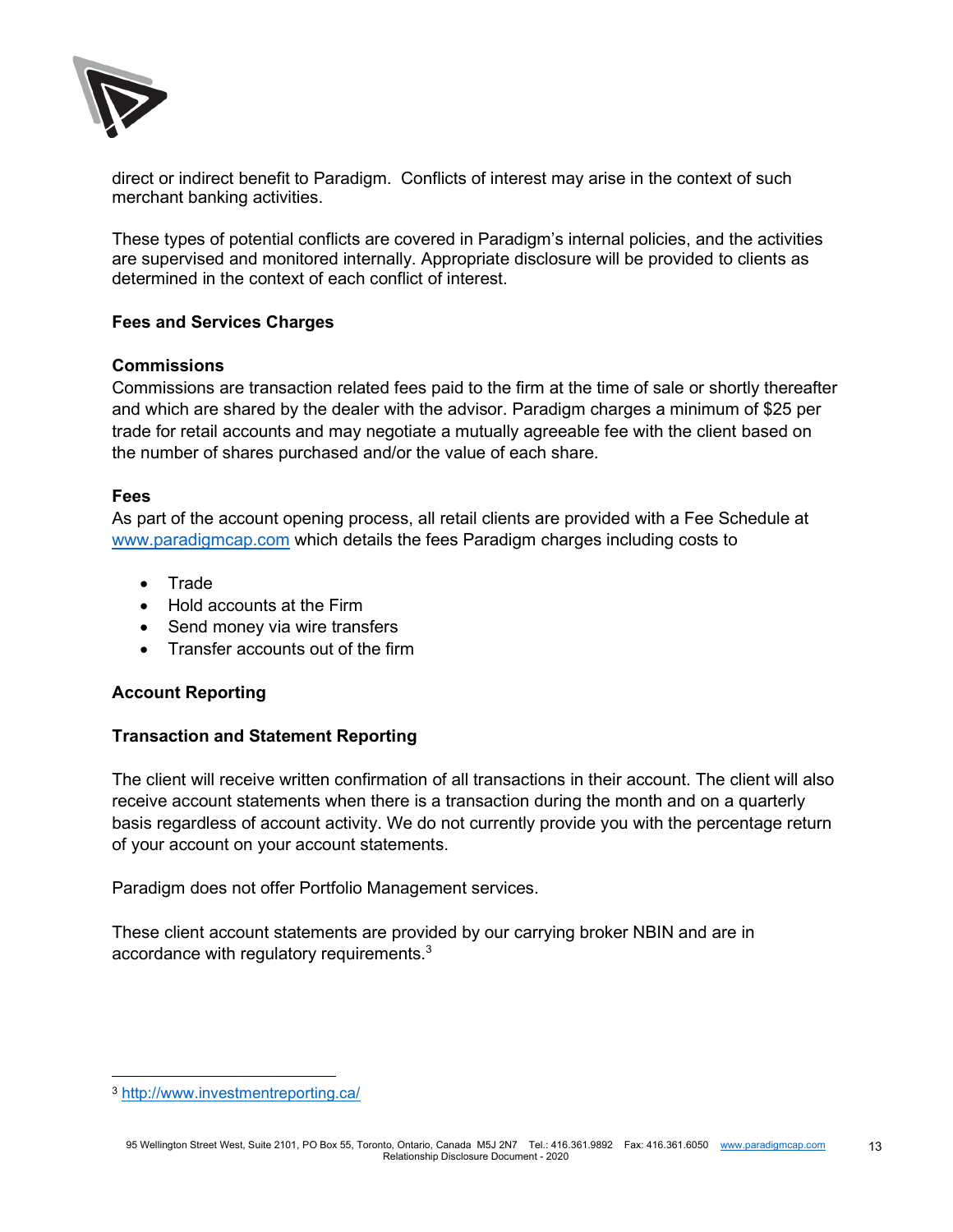

# Annual Portfolio Review

We are responsible for sending you an annual account report for the previous calendar year which will be provided by our carrying broker NBIN. The report will provide information regarding how your investments performed over the last year and a list of charges and payments you paid over the same time period.

If the client chooses to have an annual portfolio review with their advisor, the client can discuss the performance of the account holdings and investment strategy.

## Performance Benchmarks

Investment benchmarks are a standard against which the performance of a security, mutual fund or portfolio can be measured. Generally, broad market stock and bond indices are used for this purpose. There are dozens of indices that be used to gauge the performance of any given investment including the S&P/TSX Composite, the S&P 500 and the Dow Jones Industrial Average. When evaluating the performance of investments, it is important for customers to compare returns against a pre-selected and appropriate benchmark.

Given the importance of having the correct comparison and the diverse nature of its client portfolios, Paradigm will not include benchmarks on the monthly client statements.

## Client Responsibilities

A firm needs the client's help to ensure that the relationship with their advisor is positive and results in the services that the client needs and wants. The client has a responsibility to help achieve this outcome. To this effect, the client should:

- Provide a full and accurate description of their financial situation, investment objectives risk tolerance and time horizon to their advisor to assist him/her in meeting the client's investment goals.
- Promptly inform their advisor of any material changes to their life circumstances or investment objectives. A "material change" is a change to any information that could reasonably result in changes to the types of investments appropriate for a client, such as income level, investment objectives, risk tolerance, time horizon or net worth. Examples of such changes would include changes in employment, marital status or retirement plans.
- Review all account documentation, sales literature, trade confirmations, statements and other documents provided by the advisor or Firm.
- Understand all costs and fees associated with the services a client will be provided.
- Be proactive ask questions and request information to resolve any questions about the account, specific transactions or investments or the client's relationship with their advisor.
- Be cognizant of potential risks and returns on investments.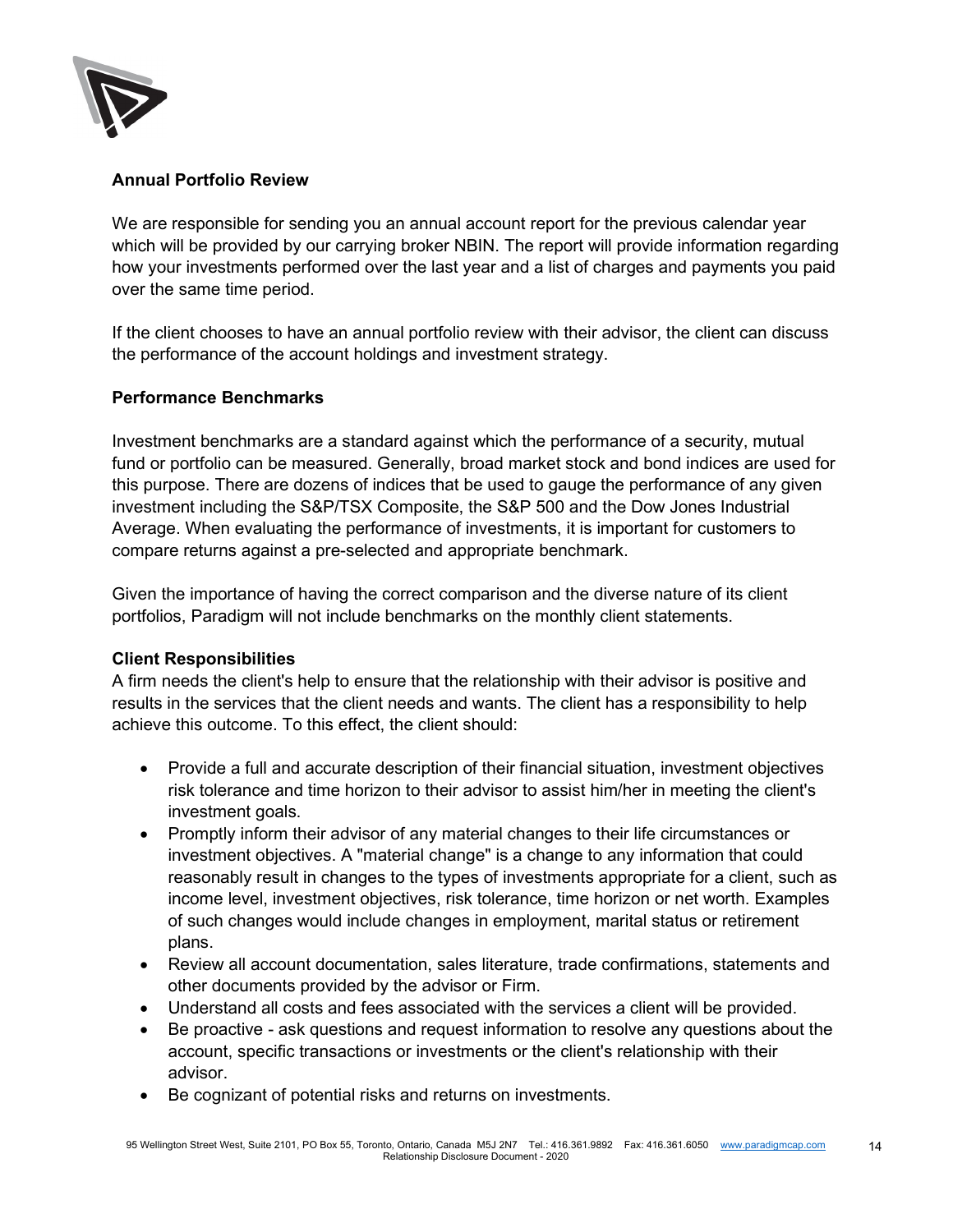

- Communicate in writing expectations for the advisor and/or firm.
- Contact the Chief Compliance Officer if displeased with answers or explanations from the advisor: compliance@paradigmcap.com
- Ensure payment for transactions is made by the settlement date.
- Review account/portfolio holdings on a regular basis and discuss them with the advisor.
- Consult a professional such as a tax accountant or a lawyer for professional advice.

## Complaint Handling Procedures:

Written client complaints can be submitted either via email to compliance@paradigmcap.com or via mail to the Designated Complaints Officer ("DCO") of Paradigm Capital Inc.

Chief Compliance Officer 95 Wellington Street West, Suite 2101 Toronto, Ontario M5J 2N7.

You can also reach the DCO by phone at 416 363 9567.

Within five (5) business days of the receipt of your complaint, you will be sent an acknowledgment letter. In this acknowledgement letter, Paradigm may request additional information in order to investigate your complaint. Paradigm will also send you the following IIROC brochures:

## Making a Complaint A Guide for Investors<sup>4</sup> and How Can I Get My Money Back? A Guide for Investors. <sup>5</sup>

You will also receive these brochures at the time of your account opening. Within ninety (90) calendar days of the receipt of your complaint, Paradigm will provide you with a substantive response. If Paradigm is unable to respond to your complaint within the above time frame, you will be provided a written explanation as to why.

In the final decision letter, Paradigm will provide you with a summary of your complaint, the results of the investigation, an explanation of the final decision, and the other options you may have for seeking compensation, if you are not satisfied with the response.

If you are dissatisfied with Paradigm's final response, you may contact the following organizations: Ombudsman for Banking Services and Investment ("OBSI"), Investment

<sup>4</sup> https://www.iiroc.ca/industry/member-resources/Documents/IIROC\_Complaints\_Brochure\_en.pdf

<sup>5</sup> https://www.iiroc.ca/industry/memberresources/Documents/IIROC\_How\_Do\_I\_Get\_Money\_Back\_Brochure\_en.pdf